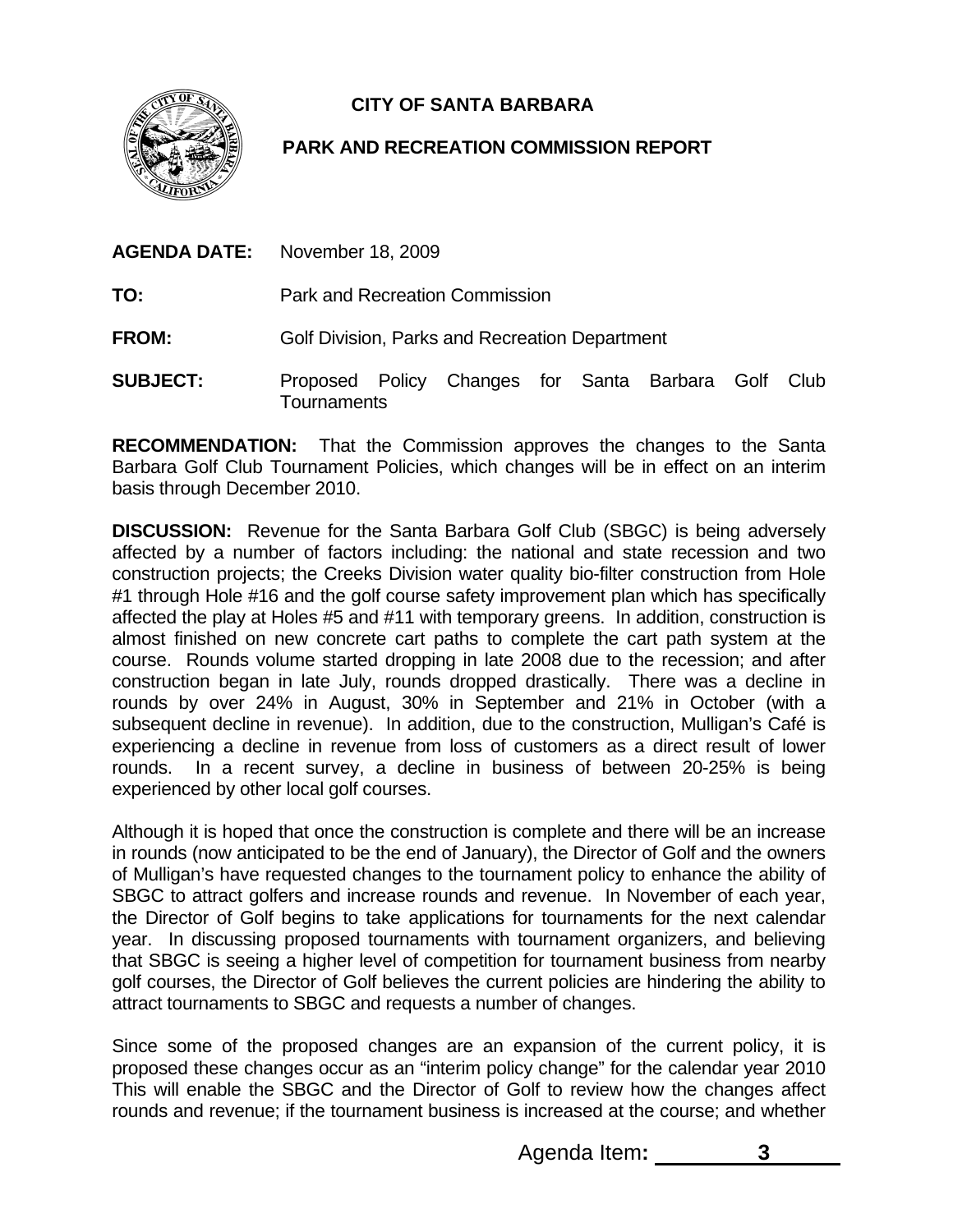Park and Recreation Commission Report Proposed Policy Changes for Santa Barbara Golf Club Tournaments November 11, 2009 Page 2

the changes do not significantly affect the public's normal access to the course to play golf.

## Current Policy Restrictions and Proposed Changes:

The existing policy addresses Non-Major, Shotgun, Major and Home Club tournaments and events.

1. Current: Non-major tournaments (a group of 24 or more golfers) can only be held on Friday and Saturday and Sunday.

Change in Practice: In actuality, tournaments have not been held on Sundays; due to the use of SBGC in the mornings by the Home Clubs for their events. However, several times a year, Home Clubs do not have events/tournaments on Sundays and the Director of Golf would like to use those non-Home Club Sundays to schedule tournaments to increase tournament business. This change would implement existing policy when appropriate.

2. Current: No one individual, group or organization may schedule more than six tournaments per year and not more than one in a month.

Proposed Change: A determination of the maximum number of tournaments per month shall be based on recommendations from the Director of Golf to the Parks and Recreation Director.

It is believed that designating a specific limit on the number of tournaments is too restrictive if the course wishes to increase the tournament business. This change allows greater flexibility.

3. Current: Shotgun tournaments are only held during the months of September to May on Mondays and Fridays and during June through August on one Monday per month.

Proposed Change: Shotgun tournaments may be scheduled at any time or day of the year except Sundays, but limited to one per month.

4. Current: Shotgun tournaments scheduled on a Monday pay an extra fee of \$500 and tournaments scheduled on a Friday pay an extra fee of \$1,000.

Proposed Change: Shotgun tournaments scheduled on a Saturday will pay an extra fee of \$500 to cover direct costs of the greens maintenance staff to set up the course for shotgun play (golf maintenance staff don't currently work on weekends). Eliminate the Monday fee of \$500 and the Friday fee of \$1,000.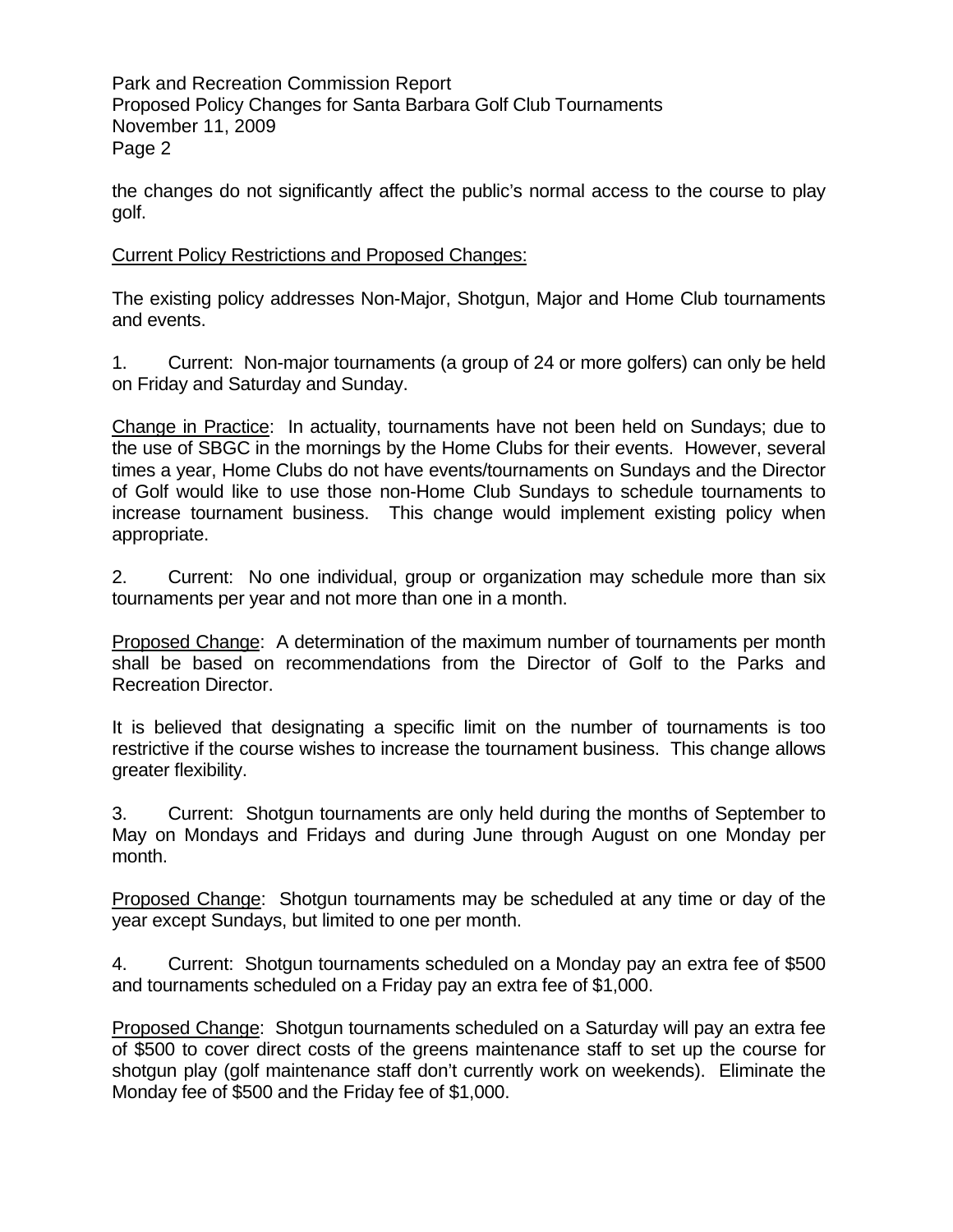Park and Recreation Commission Report Proposed Policy Changes for Santa Barbara Golf Club Tournaments November 11, 2009 Page 3

These fees may be a penalty to the tournament and a factor in keeping tournaments at SBGC when other golf courses do not charge the extra fee. The \$500 maintenance fee is in line with other department facility fees for staffing needed to set-up an event.

5. Current: A minimum of 24 players shall be required to schedule a tournament and the maximum number shall be determined by the Director of Golf.

Proposed Change: Create a new category of play entitled "Event/Outing." This category describes a group of less than 24 golfers (minimum number of players determined by Director of Golf) who desire to golf together for recreational purposes and utilize consecutive tee times.

The Pro Shop states a number of small groups contact SBGC regularly in order to arrange a group outing, and that some groups like to play at different courses in the area. It benefits the SBGC to facilitate these groups by eliminating the restrictive count of a minimum of 24.

6. Current: Under General Policy (last page); the Park and Recreation Commission, as authorized by the City Council, shall have the authority to establish and adjust policies and procedures as necessary related to use of the Santa Barbara Golf Club for tournament play.

Proposed Change: The Parks and Recreation Director shall have the authority to establish and adjust policies and procedures as necessary related to use of the Santa Barbara Golf Club for tournament play.

This change to the policy is consistent with other Department policies whereby the Director has the authority to make policy changes in all areas of the Department. In practice, it is unusual for a Commission to have authority over administrative policy. The current policy may have bee established as a result of an issue in the past, which was remedied by giving the Commission authority over tournament policies. This recommended change is to return tournament policy to the authority of the Parks and Recreation Director.

There are no other major proposed changes to the Major Tournaments or Home Club Tournaments policy sections. Minor changes include the requirement that Major Tournaments sign a contract for the event; similar to how all the other tournaments are handled. There is some revised language to clarify the policy directives, including adding definitions of tournament categories.

## Golf Advisory Committee Recommendation:

On November 11, 2009, the Golf Advisory Committee reviewed the proposed changes to the Tournament Policies and voted unanimously to recommend approval to the Park and Recreation Commission.